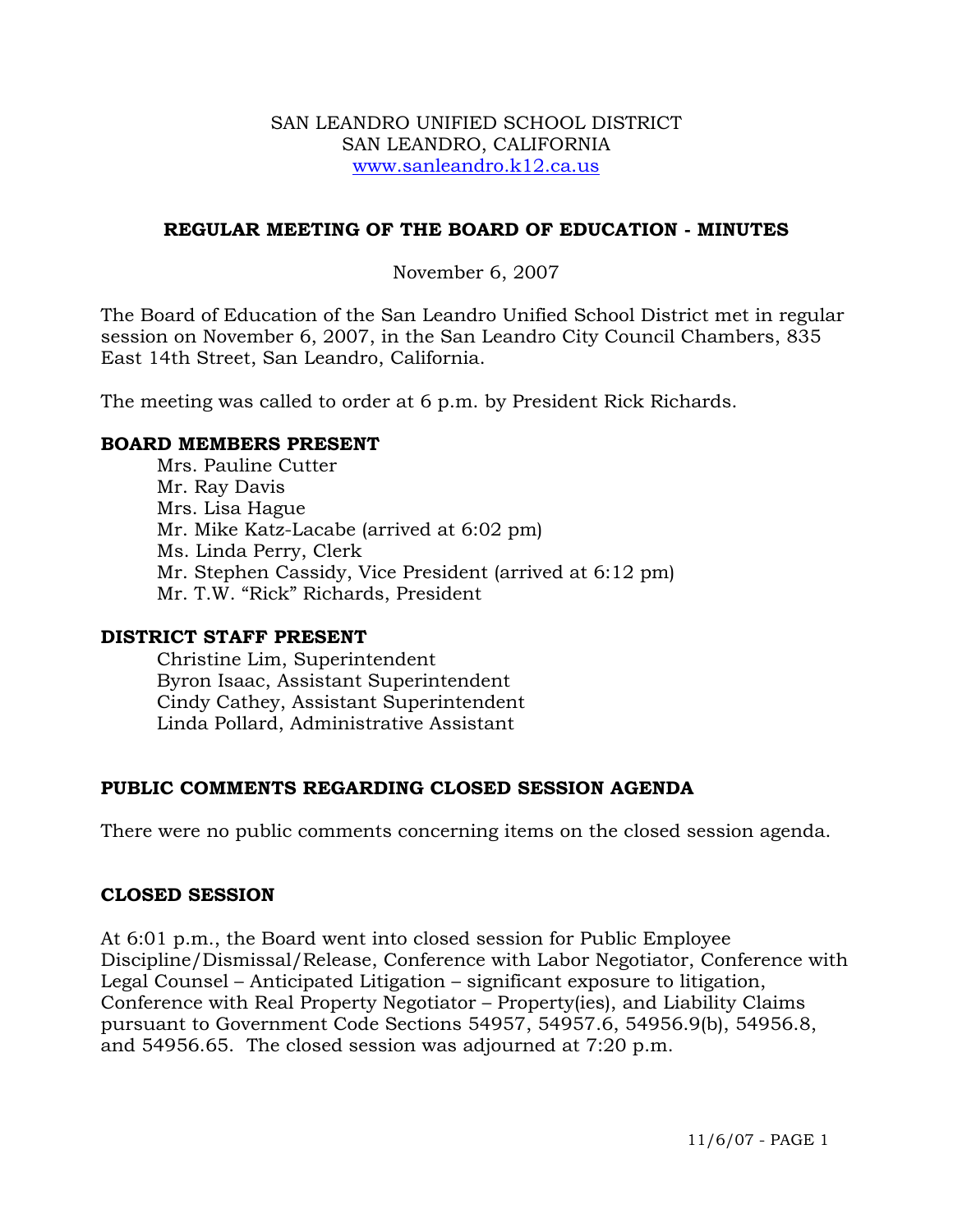The Board returned to open session at 7:25 p.m. with the Pledge of Allegiance to the Flag led by the District's Lead Custodian Billy Campbell. President Richards said the Board had been in closed session and no action was taken.

## **APPROVAL OF AGENDA**

On a motion made by Mr. Davis and seconded by Ms. Perry, the Board approved the agenda for the regular meeting of November 6, 2007, by a 7-0 vote.

**REPORTS** Student Representatives' Reports – San Leandro High School representative Astrida Fernandes updated the Board on the activities at the high school.

> The Thanksgiving Holiday Canned-Food Drive will be taking place through November 19. Donations will be brought to the Davis Street Community Center. Block 2 classes will be competing for a pizza party.

She thanked the Board members who were judges at the Homecoming rally. Unfortunately the Homecoming Dance was cancelled due to behavioral problems of some students; however, the King and Queen were crowed at the football game.

Friday Nights at the Art, featuring a "Poetry Slam", will be held on November 9 in M1. Tryouts for the talent show and cabaret were last week.

The women's volleyball team will be playing their last home game this Thursday against O'Dowd. They have a good possibility of advancing to the NCS. Soccer and basketball tryouts are this week.

The Fall Festival will be November 16 during lunch where clubs and organizations will be selling food to raise money for their clubs.

The San Leandro High School Cheer and Dance program will be hosting the first annual Fall Fest-Classic Car and Rod Show on November 17, 10-4 p.m. The school clubs and organization will also be available for those interested.

Thursday, November 8, at 3:30 p.m. in the Quad, there will be memorial for Nancy Cutter, a classified District employee for 30 years, who recently retired.

#### **PRESENTATIONS**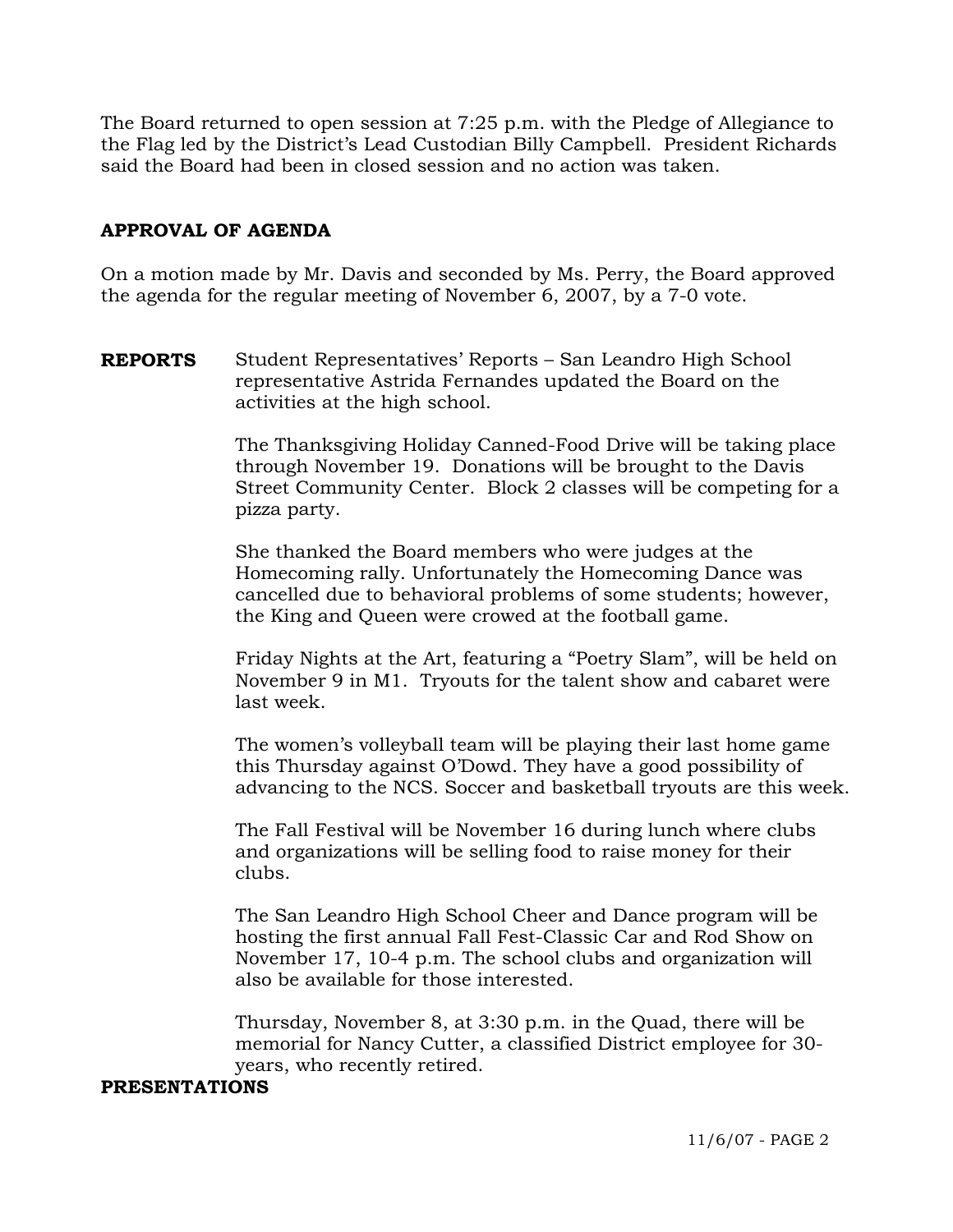- \* The Board viewed a video presentation from the Alameda County Teacher of the Year 2007-2008 Celebration honoring San Leandro Unified School District's Teacher of the Year Chuck Leming.
- \* Certificate of Appreciation was presented to Morgan Mack-Rose for demonstrating leadership and serving as a liaison between San Leandro Unified School District and the City of San Leandro where the collaboration led to a very successful community festival, promoting environmental awareness and learning for families, at Washington Elementary School.
- \* Certificate of Commendation was presented to Linda Thurston, advisor to the San Leandro High School award-winning student newspaper, *The Cargo*, which has received two prestigious awards including Special Merit for all-around achievement. *The Cargo* will be celebrating their 71st anniversary this year at San Leandro High School.
- \* Song Chin-Bendib, Assistant Superintendent of Business Services and Michael Murphy, Director of Measure B and Bond Projects jointly presented an update of the current financial status of the Measure B program.

 As a review, Mr. Murphy shared the August 1, 2006, conceptual cost estimates summarizing potential modernization projects such as replacing roofs, renovating and upgrade bathrooms and the industrial arts building, to name a few, and potential new construction scopes for a freshman campus, Arts Education Center, PG&E parking lot purchase, high school library expansion, Bancroft Middle School site expansion for parking, and the high school open space improvements and hardscaping totaling \$109 million, the amount of the Measure B bond which was approved by the voters in November 2006.

 Ms. Chin-Bendib walked the Board through the 2006-2007 Measure B reconciliation report detailing the total expenditures and budget adjustments for renovations, upgrades, and new construction by school sites and projects as of June 30, 2007. Construction cost comparisons, comparisons of original assumptions to actual scope on the 9th grade campus, and the current financial status summary for Measure B were also shared.

 It was explained that while the original plans for the 9th grade campus have not changed significantly, the cost estimates had increased \$54 per square foot more than what was originally projected. In addition, the added 100 seats in the Arts Education Center had put the budget over \$5 million. Despite this development, staff remained confident that the District would receive the \$11.45 million in state grant funds which is almost imperative to cover the cost of the current plans.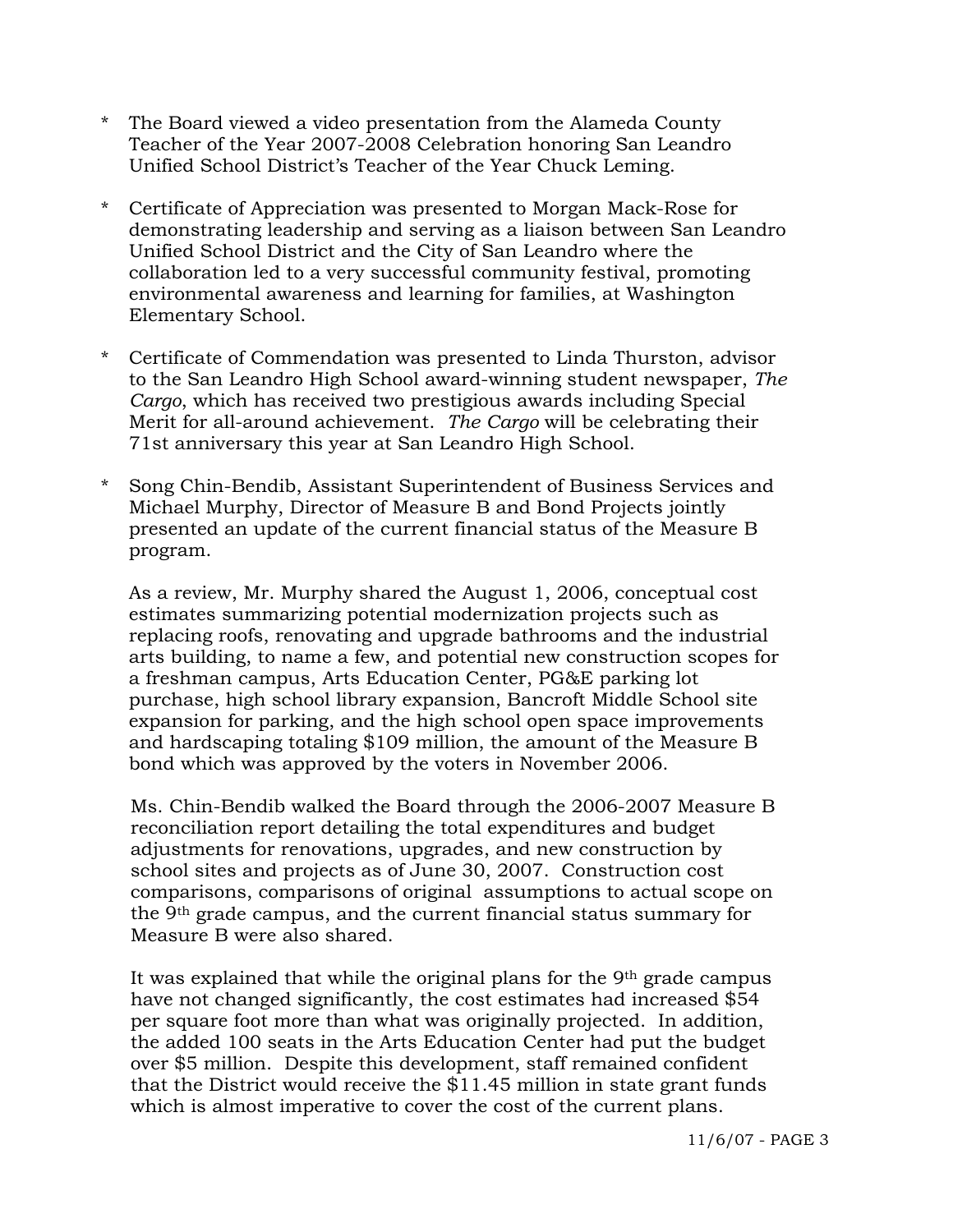Despite clarification of their questions and concerns, the Board remained cautious. They were worried about going too far with the design and planning and not being able to complete the projects. They wanted to know that if the money from the grants didn't come through, was there a Plan B.

 Unfortunately, Ms. Chin-Bendib and Mr. Murphy admitted that there was not a plan B; however, they felt that the District had a good chance to receive the \$11.45 million in grants, adding that the 9th grade campus was placed on an accelerated design schedule in order to be eligible to attain more funding. Ms. Chin-Bendib did indicate that an eligibility study could be conducted to see if the District is eligible to apply for further funding.

 Two last comments from the Board came from Mr. Cassidy who suggested using a format similar to the monthly updates that were used for Measure A when updating the Board, staff, and community on Measure B. Ms. Perry felt that as a way of ensuring that the District remained on target, it was important that the Facilities and Technology Committee meet regularly in order to stay on top of possible alternate funding proposals and timeline decisions based on cash-flow issues.

 Superintendent Lim noted that Assistant Superintendent Chin-Bendib and she had been in contact with the City Manager regarding the project enhancements such as positioning the gym on E. 14th Street which will provide the District access to City redevelopment money. An update on City/District project enhancements will be discussed at the City/District Liaison Committee meeting agenda November 7.

\* Jackie Vu Bassman, WLC Architects, Bill Harris, Harris Design Landscape Architects, and San Leandro High School Principal Amy Furtado provided the Board with a presentation on the *"Design Development*" for the 9<sup>th</sup> Grade Campus that included the site plans, floor plans, and exterior elevations. Critical to meet the compressed schedule for state grant application deadline, Board action is required in order to move forward with the next design phase.

 Principal Furtado reminded the Board of the process up to this point, noting that as a result of feedback received by the Steering Committee from the Board, staff, and community, a comprehensive design that is smart, effective, and efficient for the students had been created.

 Ms. Bassman stated that while the schematic design phase illustrated the design concept of what the buildings would look like etc., the design development phase was a refined design that incorporates the building systems, such as structural, mechanical, and electrical into the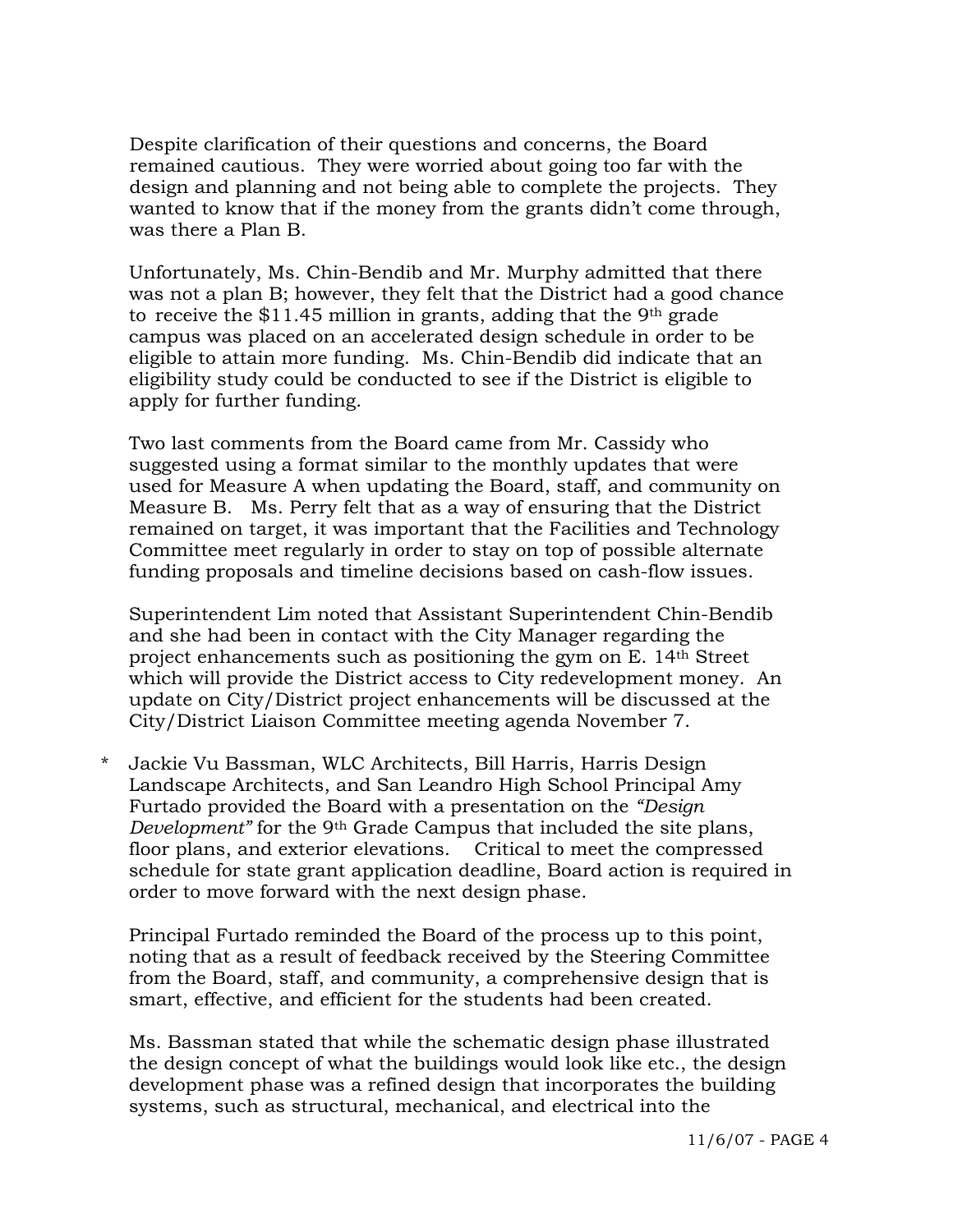drawings to be sure that they meet all the codes and local agency requirements, and illustrate furniture placement, selecting materials, and possible landscaping. Three new developments in the 9th grade campus design included widening the street by six feet and adding a light at the intersection of East 14th Street and 138th to improve traffic flow during drop-off times, and moving the elective arts classroom to the back of the building on the first floor where there will be more natural light and a patio where students may sit to paint or draw.

 Mr. Harris, Harris Design Landscape Architects, proposed site plan features and spaces included a courtyard by the student drop off area, outdoor lunch area, two full and two half basketball courts, turf area, and a tiered step concrete amphitheatre, shade trees and raised planters which could be used for an outdoor class, as well as additional seating area for students. In addition there could be a row of redwood trees that could create a buffer between the campus and the neighborhood shopping center, a small parking area that will accommodate visitors and handicapped parking, and an entrance plaza going to the front door of the building, noting that the landscaping could be kept relatively simple with some low basic shrubbery at the base of the building.

 Mr. Harris explained he was recommending a natural "green approach" for filtering water runoff rather than an engineered mechanical approach. Using illustrations from Mount Tabor Middle School Raingarden in Portland, Oregon, and UC Berkeley as examples, he touched upon the proposed "green initiative" storm drainage system that uses bioswales and bio retention basin, which allows water to gently flow through a grassy depressed, low lying area (swale) and as it flows through the swale, the vegetation filters out the sediments and water sinks to the ground, with excess being collected in the storm drain. The bio retention basin would provide an opportunity for the students to learn about plants, animals, hydrology, soil and engineering.

 He pointed out that not only would the District receive Collaborative for High Performance Schools (CHPS) points, the proposed system would require very little maintenance and would be less expensive than the mechanical approach.

 For the most part, the Board appreciated the "return to nature" concept and that the landscaping design would enhance the image of the site, but some Board members were not convinced. Ms. Perry feared that students might be tempted to pick up globs of mud and walk into the retention basin, with Mrs. Hague wondering if the proposed water system design might become a swampy, beaten down area.

With regards to additional concerns and suggestions raised by the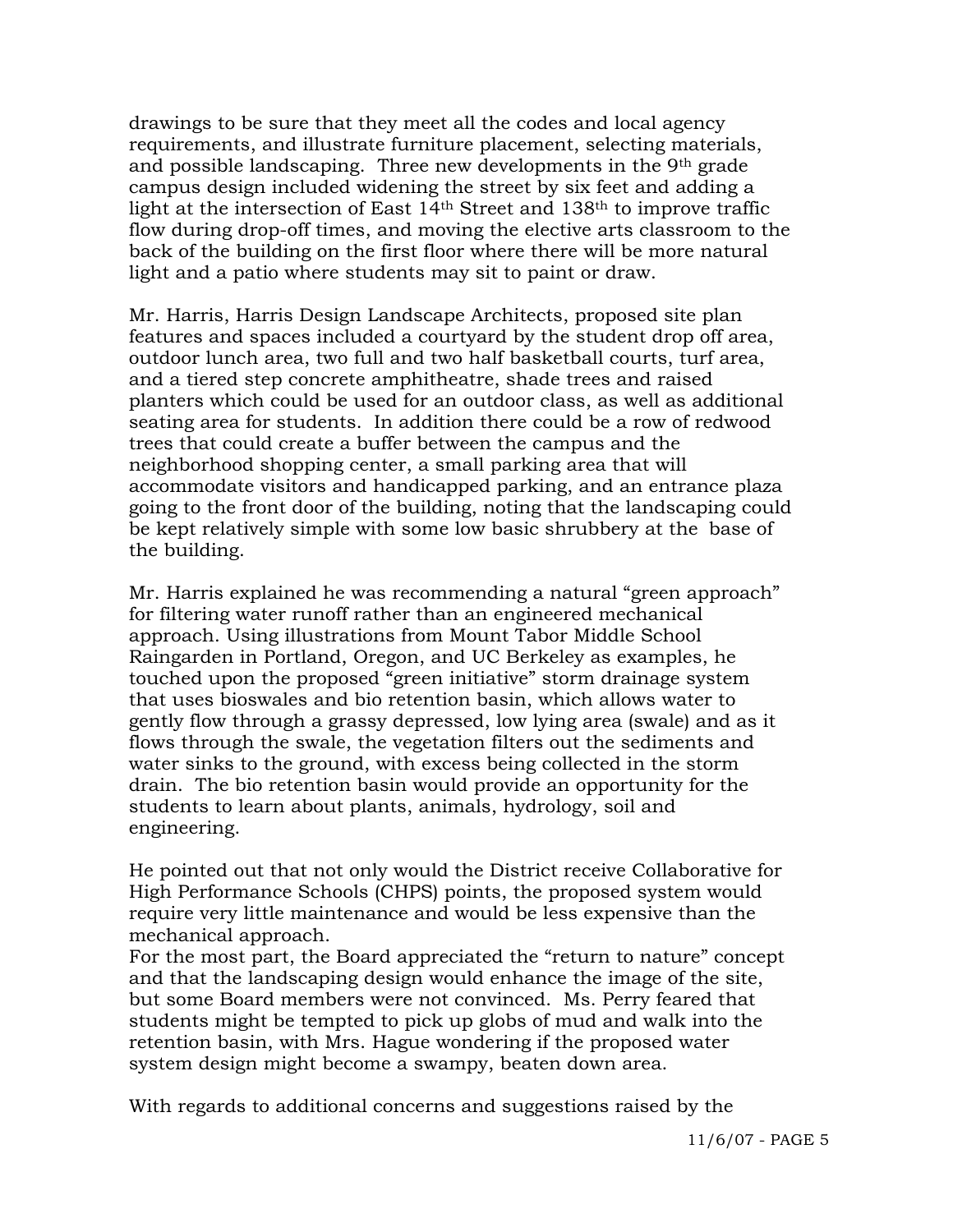Board, staff provided the following explanations:

- While the City did not feel it was necessary to expand the sidewalk on Bancroft, staff indicated that they could look into the impact of expanding it to 10 feet.
- The bicycles racks would accommodate a minimum of 80 students plus an additional 10 for staff, adding that the front portion of the PG&E lot would be designated for 9th grade staff and teachers.
- The turf area near the basketball courts would not be large enough for formal sports, such as soccer; however, it could be used for dynamic stretching, and a possible partial teaching station.
- Ms. Bassman, WLC Architects, noted that an atrium displaying college flags to inspire students to aim for high academic success could be considered as part of the design since the height of the lobby area was approximately two stories and would accommodate such a display very nicely.

 The Board thanked staff for their work, adding that it was a beautiful design.

# Facilities and Construction

# 5.1-A Design Development Phase of the New 9th Grade Campus

On a motion made by Mr. Davis and seconded by Mrs. Cutter, the Board approved the design development phase including site plan, floor plan, and elevations for the new 9th Grade Campus by a 6-1 vote. Trustee Perry voting no, explaining that it was because of landscaping issues.

The Board took a break at 9:11 p.m. and returned at 9:16.

# **PUBLIC TESTIMONY ON NON-AGENDA ITEMS**

None

# **PUBLIC HEARING**

Prior to each public hearing President Richards read the following legal requirements and process: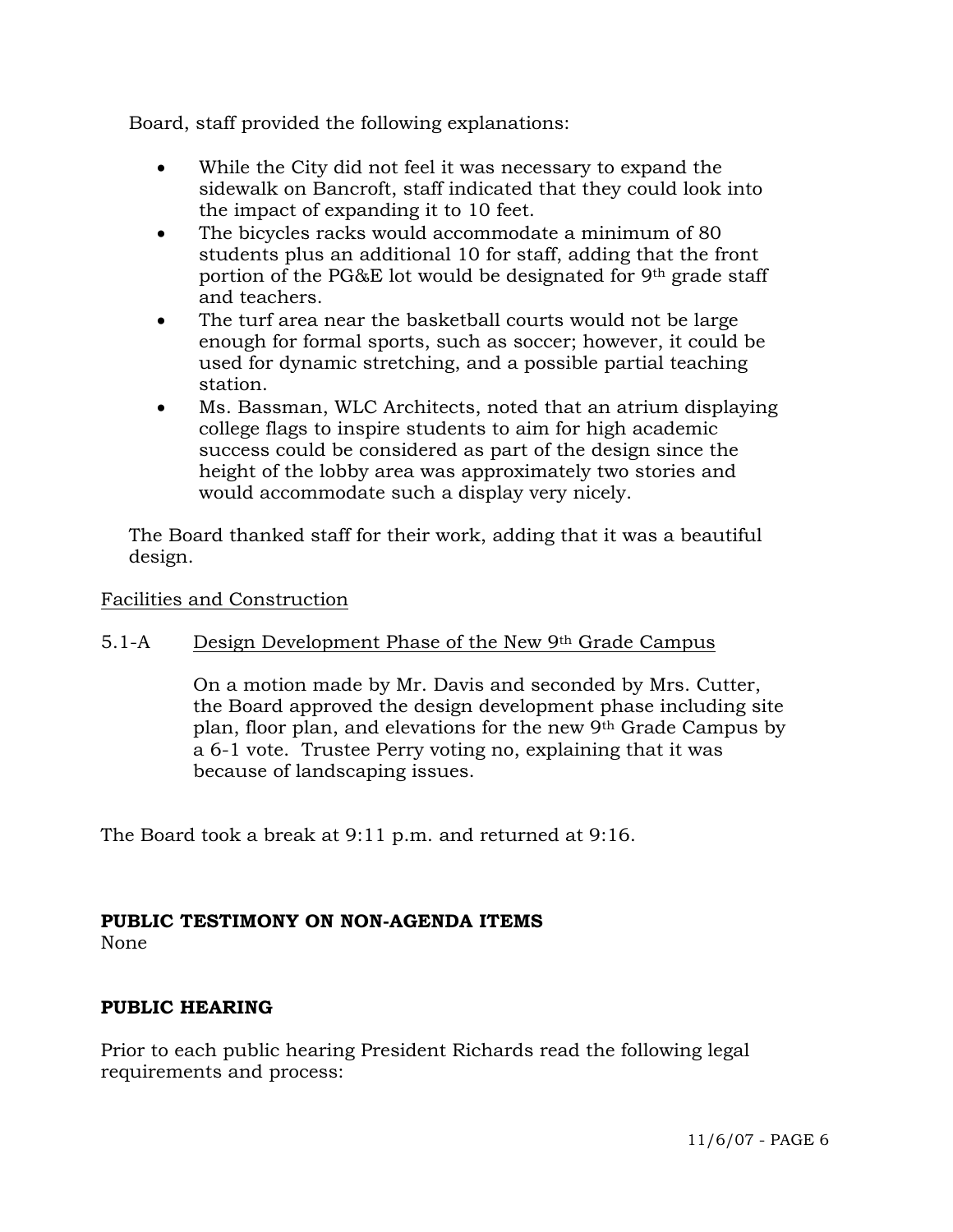*"Pursuant to Board Policies 4143.1 and 4143.2 and Government Code Section 3547, all initial bargaining proposals relating to matters within the scope of the representation must be presented at a public meeting of the Governing Board and the public must be provided with an opportunity to express itself regarding the proposals. Copies of the initial proposals exchanged by the California School Employees Association (CSEA) and the San Leandro Unified School District are available in the Human Resources office. These documents are public records. Members of the public will be invited to express their views on each of the initial proposals.* 

- 1. A public hearing was held concerning the California School Employees Association (CSEA) Chapter #94 Initial Proposal to the San Leandro Unified School District.
	- On a motion made by Mr. Davis and seconded by Mrs. Hague, the Board opened the public hearing concerning the California School Employees Association (CSEA) Chapter #94 Initial Proposal to the San Leandro Unified School District by a 7-0 vote.

No comments were received from the audience.

- On a motion made by Mr. Davis and seconded by Mrs. Hague, the Board closed the public hearing concerning the California School Employees Association (CSEA) Chapter #94 Initial Proposal to the San Leandro Unified School District by a 7-0 vote.
- 2. A public hearing was held concerning the San Leandro Unified School District initial proposal to the California School Employees Association (CSEA) Chapter #94.
	- On a motion made by Mr. Davis and seconded by Mrs. Cutter, the Board opened the public hearing concerning the San Leandro Unified School District initial proposal to the California School Employees Association (CSEA) Chapter #94 by a 7-0 vote.

No comments were received from the audience.

• On a motion made by Mrs. Cutter and seconded by Mrs. Hague, the Board closed the public hearing concerning the San Leandro Unified School District initial proposal to the California School Employees Association (CSEA) Chapter #94 by a 7-0 vote.

# **REPORTS**

1) Correspondence – Clerk Perry reported receipt of the following emails between October 17-November 6, 2007: from Jon Sheer regarding the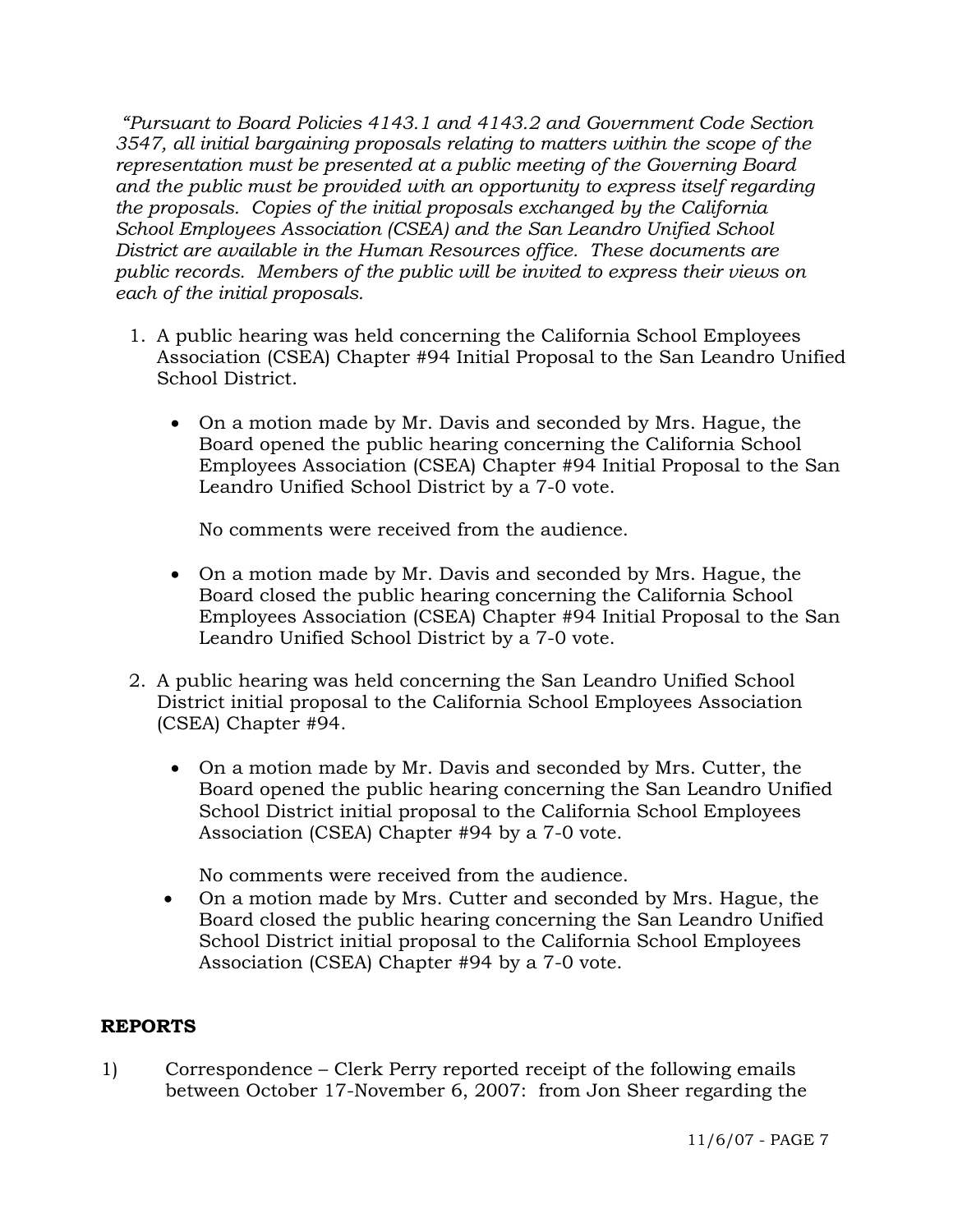latest bargaining information; from Vicki Woolworth regarding the block schedule at San Leandro High School.

2) Superintendent's Report – Superintendent Lim reported that eight members of the San Leandro Leadership team will be sharing the District's five-year journey on equity at the statewide ACSA conference on Thursday, November 8 as well as at the Ed Trust Foundation conference in San Francisco on February 25 and 26.

She reported that Will Walker's second session of P.A.S.S. was very successful. On November 27, he will be returning for Session III with the P.A.S.S. parents, as well as the Superintendent's Parent Leaders Council.

The plans are well on their way for the Veterans' Parade on November 11 at 11:00 a.m. Representing San Leandro Unified on the truck will be Board members, San Leandro High School Vice Principal Mike Hassett, Jim Davis, Billy Campbell (who will be driving the truck), and her. Details will follow.

- 3) Board Committee Reports
	- Curriculum Mrs. Hague reported that the committee met on November 1, and was bringing forward the Prentice Hall Pre-Algebra textbook for 8th grade pre-algebra course for Board action tonight.

 The committee continued looking at expanding foreign language at the high school, including the process for introducing a new language course, student interest, staffing options, what language, and impact to the foreign language department.

 The new PE requirements and the impact to students was also discussed, noting that staff has be working diligently to get updated information from the state in light of the fact that this is a mandated requirement this year.

 The committee will be bringing information to the Board on the block schedule evaluation criteria and timeline in January 2008. Their next meeting has been tentatively scheduled for November 26, 5:15 p.m.

• Facilities/Technology – Mr. Davis reported that the committee met on November 1 and discussed the Local Area Network (LAN) Services Agreement and service contract for Jim Foster which is being brought forward for action tonight. They heard a presentation on signage for the Chabot classes at the Adult Education facility and discussed the signage for the Jefferson Elementary School, noting that while the original letters were located, it was decided to put new letters on the front of the building, and possibly hang the original letters on the back

11/6/07 - PAGE 8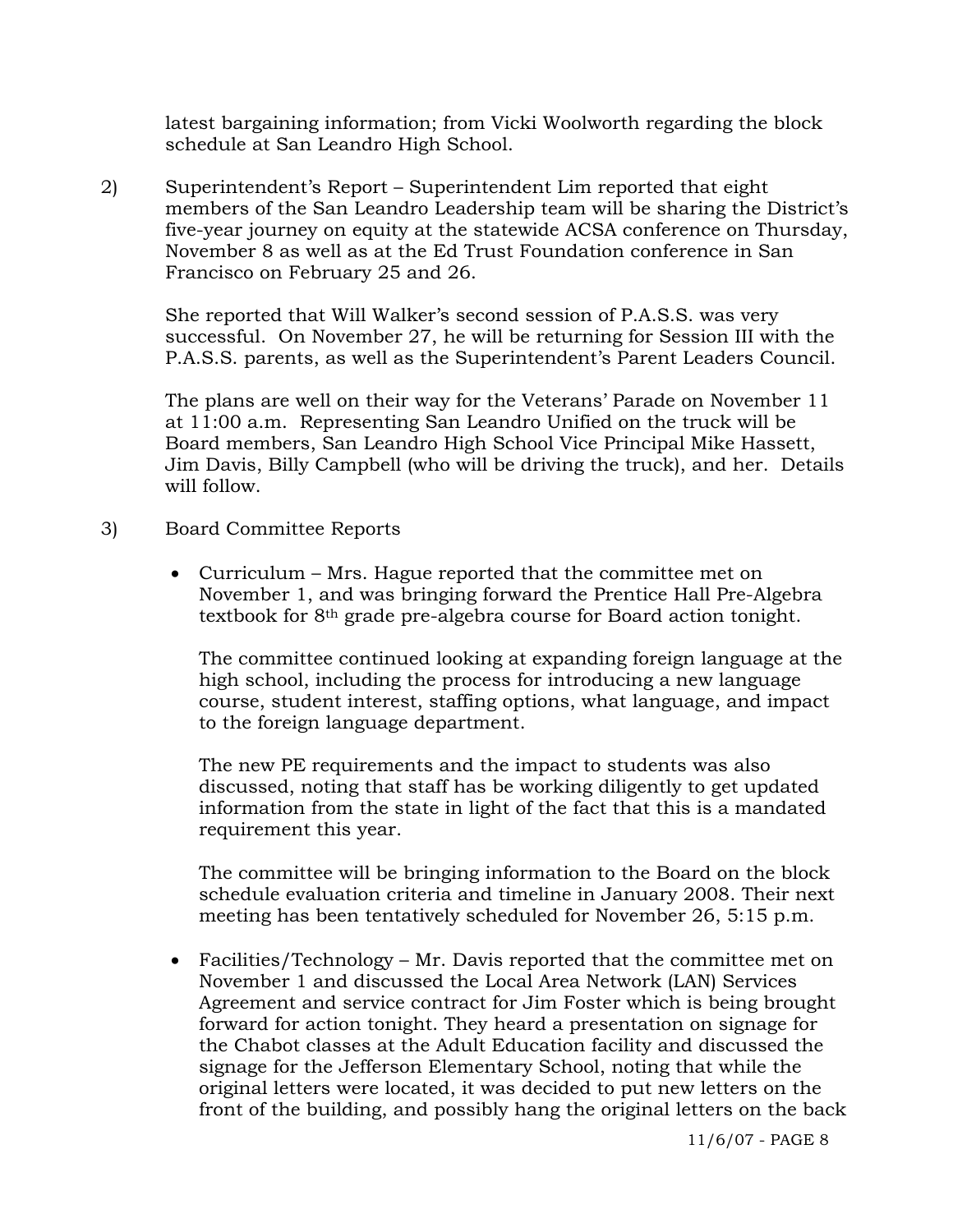of the building.

 They received information and discussed solar options ranging from the installation of photovoitaic systems by a contractor to entering into a third party lease option where they place their equipment on District property.

 They reviewed several contracts including the one for the Arts Education Center (AEC) which will come back to the committee with further information and one for Bancroft Modernization which is on tonight's agenda for approval. Staff was requested to provide a binder for the committee with all the master contracts. There was also a discussion on a request for three portables at Washington and McKinley Elementary Schools.

- Finance Mr. Richards reported that the committee met on October 29 and reviewed the following items which are being brought forward tonight for approval: Developer Fees Justification Study with SchoolWorks, Inc.; Contract Services with Tax Deferred Services, Inc. (TDS) for 403(b) Plans, School Facility Consultants, and Medi-Cal Billing Contract, and legal contract services with Meyers Nave, Miller Brown & Dannis, Thurbon & McHaney, Littler Mendelson, McArthur & Levin, and Ruiz & Sperow.
- Student Board Member Ad Hoc Ms. Perry reported that the committee met on October 18 and the committee's recommendation will be discussed tonight under Conference Item 2.1-CF.
- 4) Board Representatives' Reports
	- Eden Area Regional Occupational Program Mr. Richards reported that the Council met on November 1 and reviewed the Computer Electronics/Computer Maintenance course. ROP policies were reviewed and updated. Legislation that could affect the ROP was discussed, and the Council recognized "Students of the Month" for November. He noted that ROP received notification from California State Superintendent of Public Education Jack O'Connell that they received the ROP Model Programs and Practices designation for the 2007-2009 school years.
	- Mid-Alameda County Special Education Local Plan Area Ms. Perry reported that the committee updated the budget, and discussed the impact of SCHIP on Section 606 for Special Education Programs at their October 17 meeting. She said that the SELPA has a new tri-fold pamphlet that describes the program and includes contact information. She will put one in each of the Board members' boxes.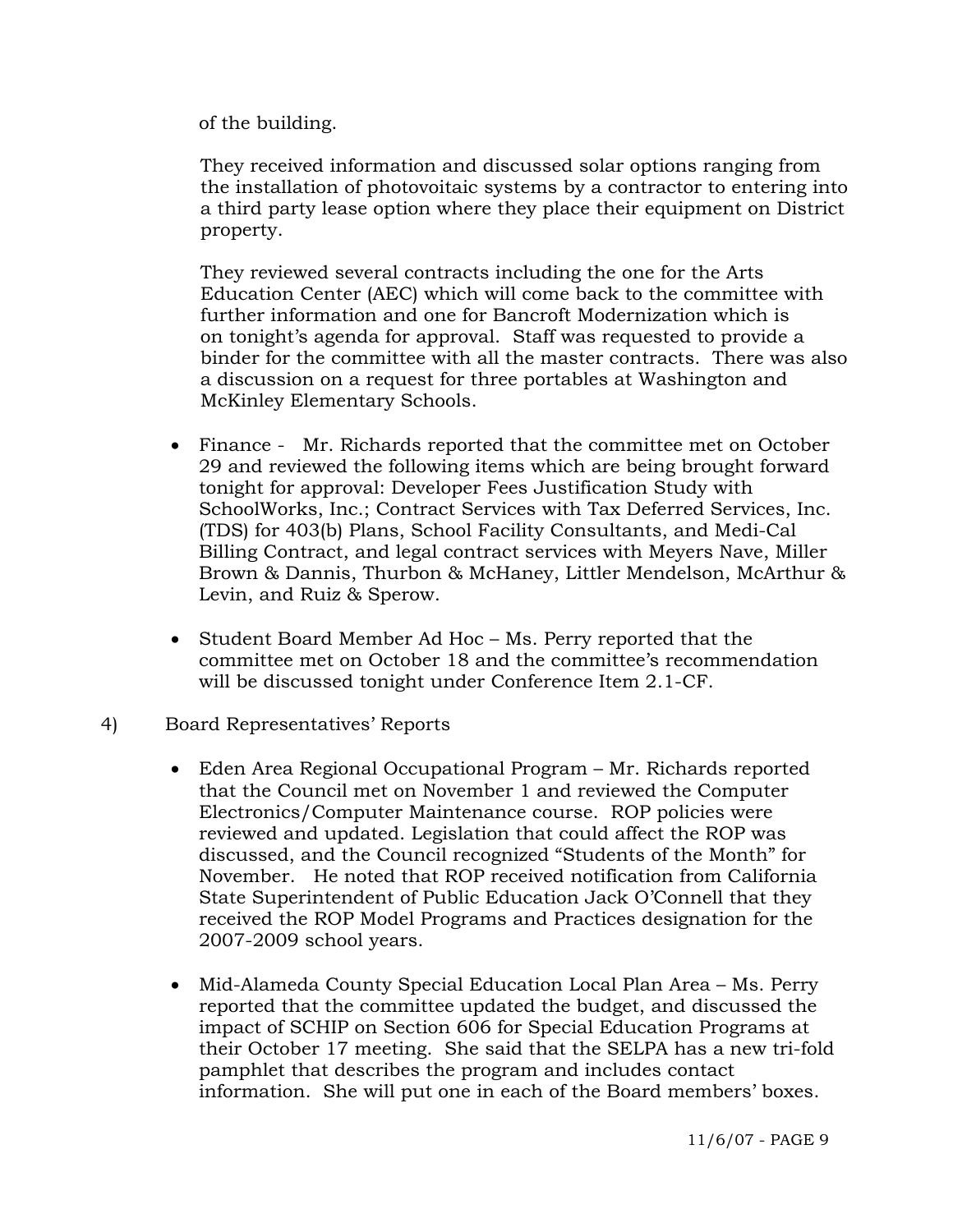# **CONSENT ITEMS**

Mr. Katz requested that Consent Items 3.2-C, Request to Discard Library Books that are Obsolete, Damage or in Poor Condition at Wilson Elementary School, 4.5- C, Contract Services with Tax Deferred Services, Inc. (TDS) for 403(b) Plans, and 4.12-C, Contract Services with LAN Service Group – Work Order System be pulled.

# General Services

| $1.1-C$<br>Approval of Board Minutes – August 14, 2007 |
|--------------------------------------------------------|
|--------------------------------------------------------|

- 1.2-C Approve of Board Minutes October 2, 2007
- 1.3-C Approve of Board Minutes October 8, 2007
- 1.4-C Resolution #07-46 Board Member Compensation

# Human Resources

2.1-C Acceptance of Personnel Report

# Educational Services

- 3.1-C Acceptance of Donations
- 3.4-C Out-of-State Field Trip for San Leandro High School's Varsity Cheer and Dance Program
- 3.5-C Prentice Hall Pre-Algebra Textbook for 8th Grade Pre-Algebra Course
- 3.6-C Supplemental Services Contract Between San Leandro Unified School District and Professional Tutors of American Inc., to Provide Supplemental Educational Services
- 3.7-C Request to Discard Library Books that are Obsolete, Damage or in Poor Condition at McKinley Elementary School
- 3.8-C Non-Public School Contracts
- 3.9-C Supplemental Services Contract Between San Leandro Unified School District and A & E Avila Enterprises, Inc. DBS The Learning Curve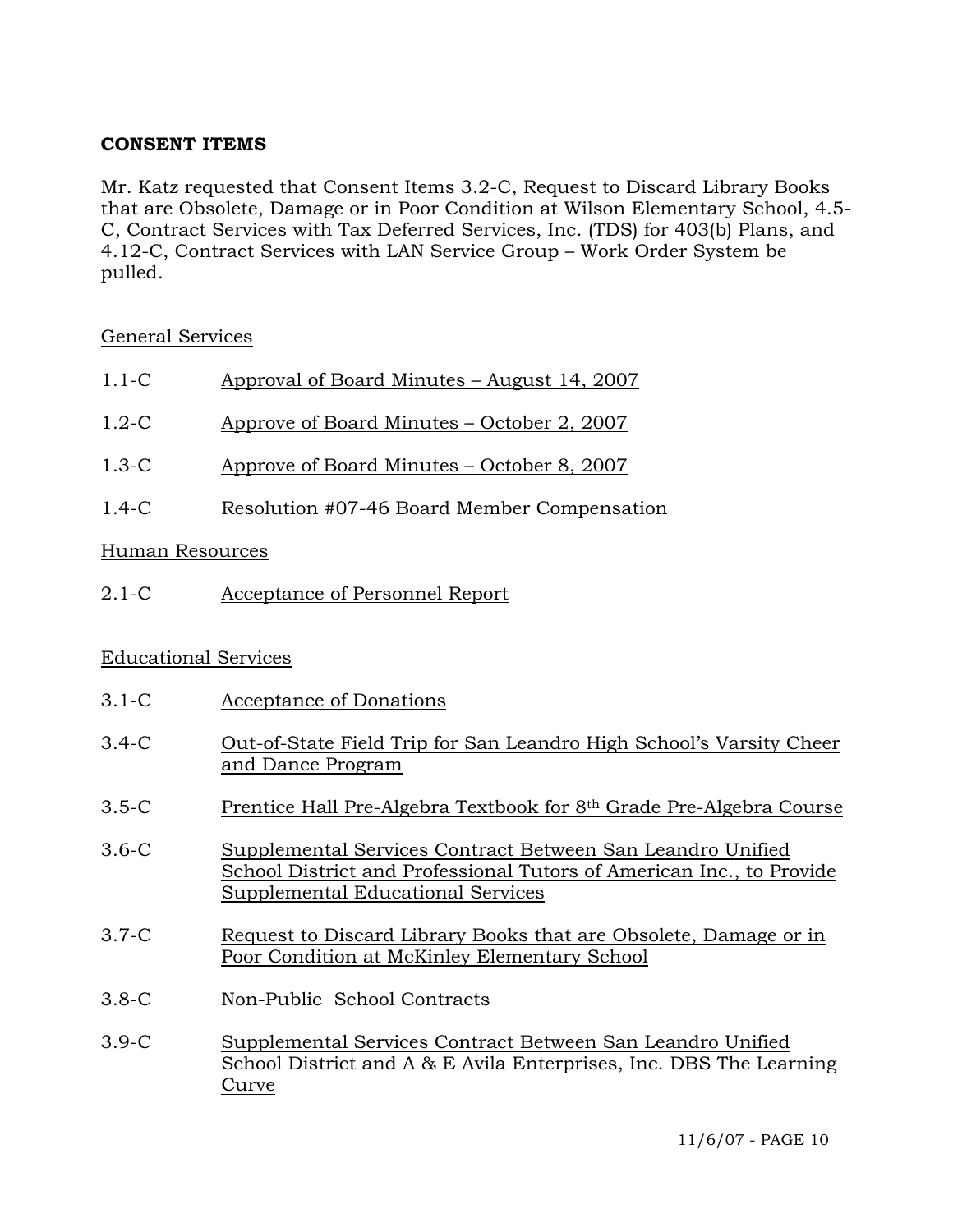### Business, Operations

| $4.1-C$ | Intra-Budget Transfers for June, July, and August 2007 |  |
|---------|--------------------------------------------------------|--|
|         |                                                        |  |

- 4.2-C Developer Fee Justification Study with SchoolWorks, Inc.
- 4.3-C Service Agreement with San Joaquin County Office of Education for Medi-Cal Billing Services
- 4.4-C Service Agreement with Contra Costa County Office of Education and Northern California Administrative Services Joint Powers Authority (NMAS-JPA) for Medi-Cal Administrative Activities (MAA)
- 4.6-C Contract Services with Meyers Nave for the 2007-2008 School Year
- 4.7-C Contract Services with Miller Brown & Dannis for Measure A Legal Services for the 2007-2008 School Year
- 4.8-C Contract Services with Thurbon & McHaney, L.P. for Student Services for the 2007-2008 School Year
- 4.9-C Contract Services with Littler Mendelson, P.C. for Negotiations for the 2007-2008 School Year
- 4.10-C Contract Services with McArthur & Levin, LLP for Special Education Legal Services for the 2007-2008 School Year
- 4.11-C Contract Services with Ruiz & Sperow, LLP for the 2007-2008 School Year
- 4.13-C Contract Services for Network Administrator James Foster

#### Facilities and Construction

- 5.1-C School Facility Consultants Contract for Services
- 5.2-C Contract Services with AEDIS for Bancroft Modernization
- 5.3-C Notice of Completion for the Port of Oakland Window Replacements at Garfield, Monroe, Wilson Elementary Schools and John Muir Middle School
- 5.4-C Notice of Completion for Madison Elementary School and the Instructional Materials Center( IMC)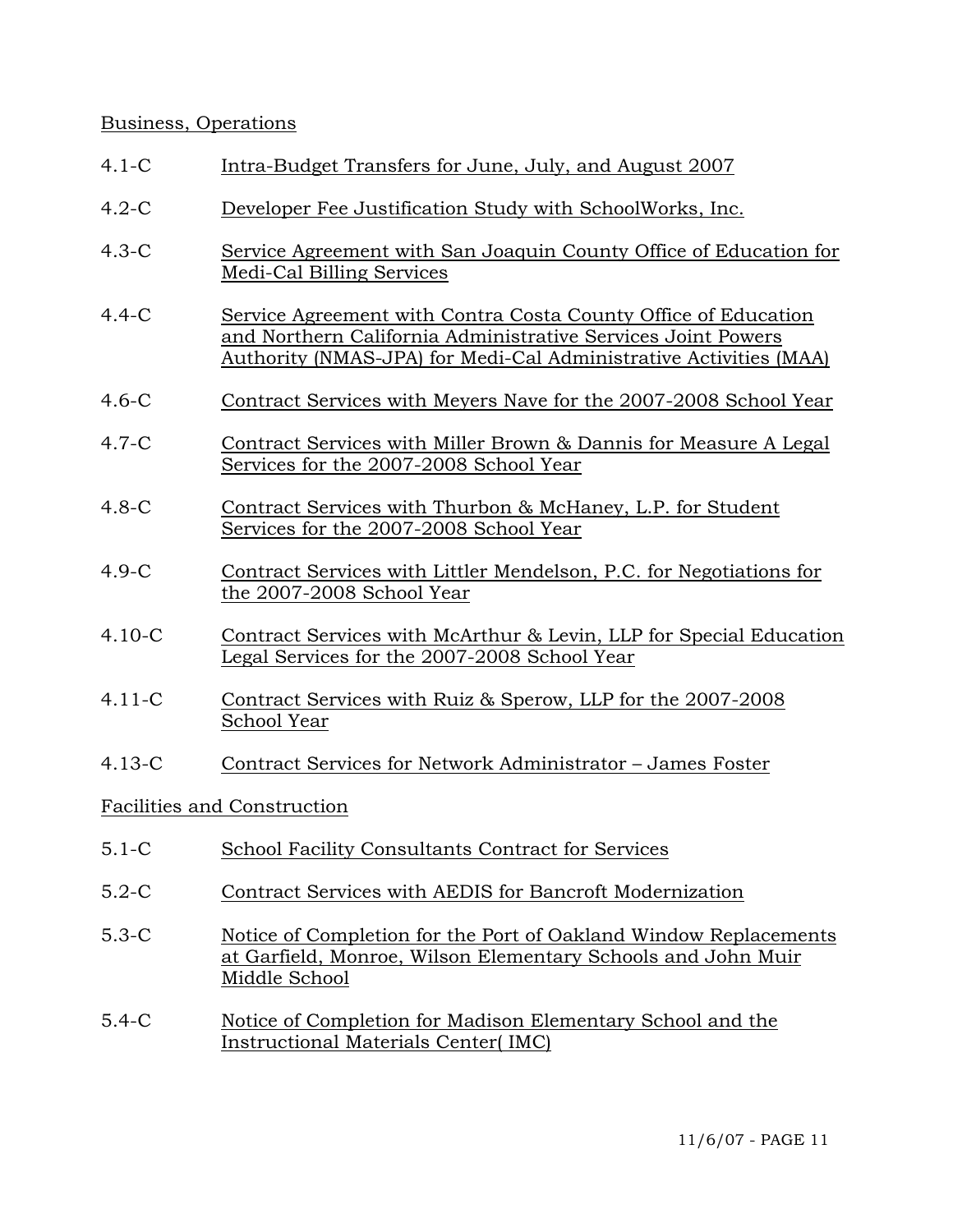On a motion made by Mr. Davis and seconded by Mrs. Hague, the Board approved the remaining consent items by a 7-0 vote.

### Educational Services

## 3.2-C Request to Discard Library Books that are Obsolete, Damage or in Poor Condition at Wilson Elementary School

Mr. Katz wanted to know what happens to the discarded books. Assistant Superintendent Cindy Cathey explained that once the request is approved and depending on the type of books, the books are offered to students and teachers. The District may also make them available to nonprofit organizations within a window of time, adding that anything left can be donated or discarded.

On a motion made by Mr. Katz and seconded by Mr. Davis, the Board approved the request for Wilson Elementary School to discard library books that obsolete, damaged or in poor condition by a 7-0 vote.

### Business Operations

# 4.5-C Contract Services with Tax Deferred Services, Inc. (TDS) for 403(b) Plans

In response to Mr. Katz's concern regarding the use of encryption to ensure the integrity and confidentiality of employee data that leaves the District, Assistant Superintendent Song Chin-Bendib confirmed that the contract had been revised to included encryption.

On a motion made by Mr. Katz and seconded by Mr. Davis, the Board approved the contract services with Tax Deferred Services, Inc. (TDS) for 403(b) Plans by a 7-0 vote.

# 4.12-C Contract Services with LAN Service Group (LSG) – Work Order System

Mr. Katz was interested in if the work order system offered by LAN Service was a custom application created specifically for the District and a limited number of other districts or was it an "off the shelf" software application.

Assistant Superintendent Song Chin-Bendib explained that several years ago LSG modified an online work order system that they originally created for another district; however, the system did not include a complete package of their services. With the new contract LSG will provide a support contract to upgrade, update, host, and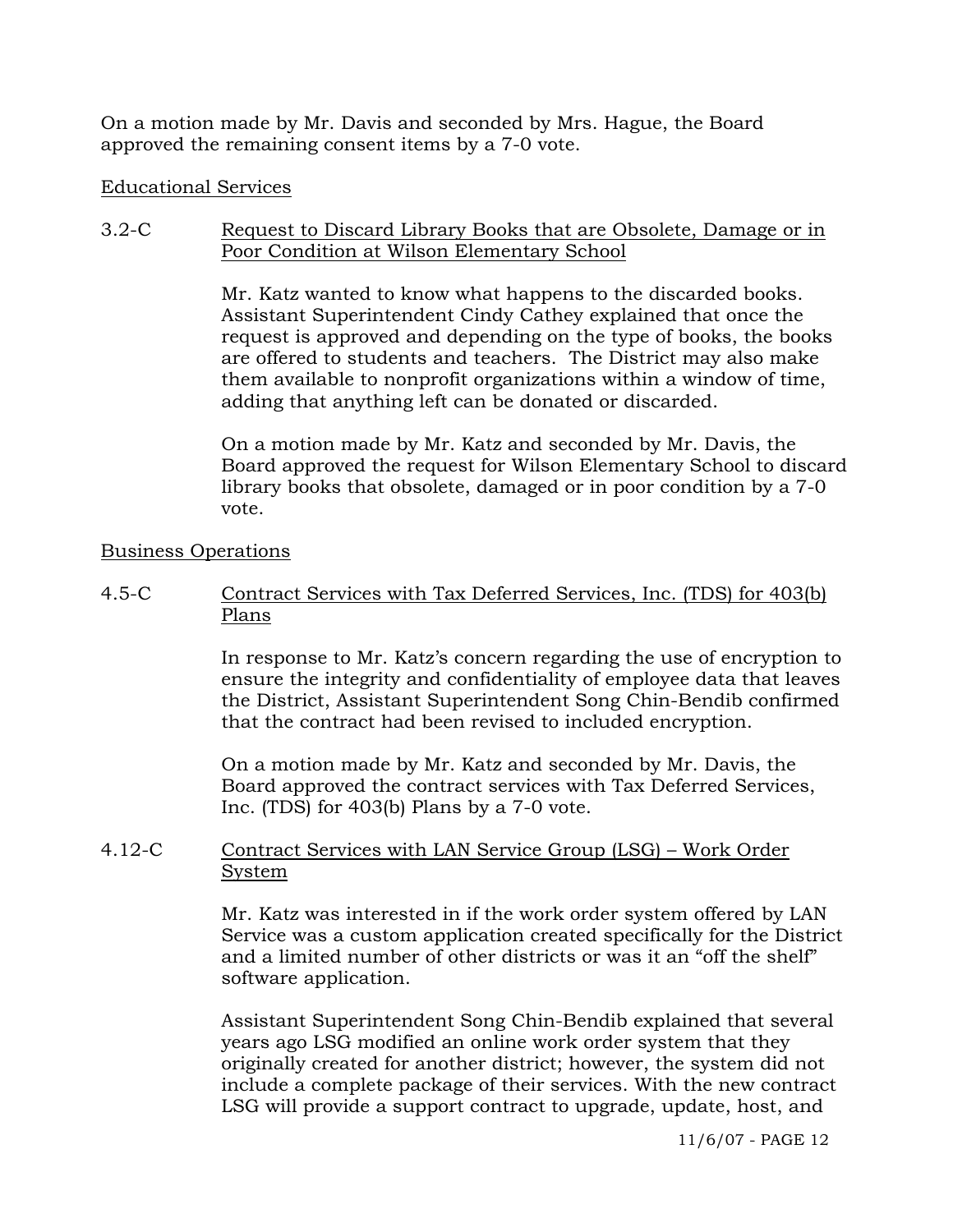maintain our existing work order system. Ms. Chin-Bendib felt that because many districts in Alameda and Contra Costa County are served by LSG, the District would not be at risk of loosing services.

On a motion made by Mr. Katz and seconded by Mrs. Cutter, the Board approved the contract services with LAN Service Group – Work Order System by a 7-0 vote.

# **ACTION ITEMS**

# Human Resources

2.1-A California School Employees Association (CSEA) Chapter #94 Initial Proposal to the San Leandro Unified School District

> On a motion made by Mr. Davis and seconded by Mrs. Hague, the Board acknowledged receipt of the California School Employees Association (CSEA) Chapter #94 Initial Proposal to the San Leandro Unified School District by a 7-0 vote.

2.2-A San Leandro Unified School District Initial Proposal to the California School Employees Association (CSEA) Chapter #94

> On a motion made by Mr. Davis and seconded by Mr. Katz, the Board acknowledged receipt of the San Leandro Unified School District Initial Proposal to the California School Employees Association (CSEA) Chapter #94 by a 7-0 vote.

# **CONFERENCE ITEMS**

General Services

1.1-CF Nominations for CSBA Delegate Assembly

The Board discussed and considered nominating interested candidates for the California School Boards Association (CSBA) Delegate Assembly for the 2008-2010 term.

Ms. Perry, delegate representative, explained that while her term was not currently up, a board could nominate as many individuals it chooses, noting that Fremont and Oakland Unified have two representatives due to the size of their districts.

Because there were not any Board members interested in being nominated at this time, no action was taken.

2.1-CF Adding Student Board Member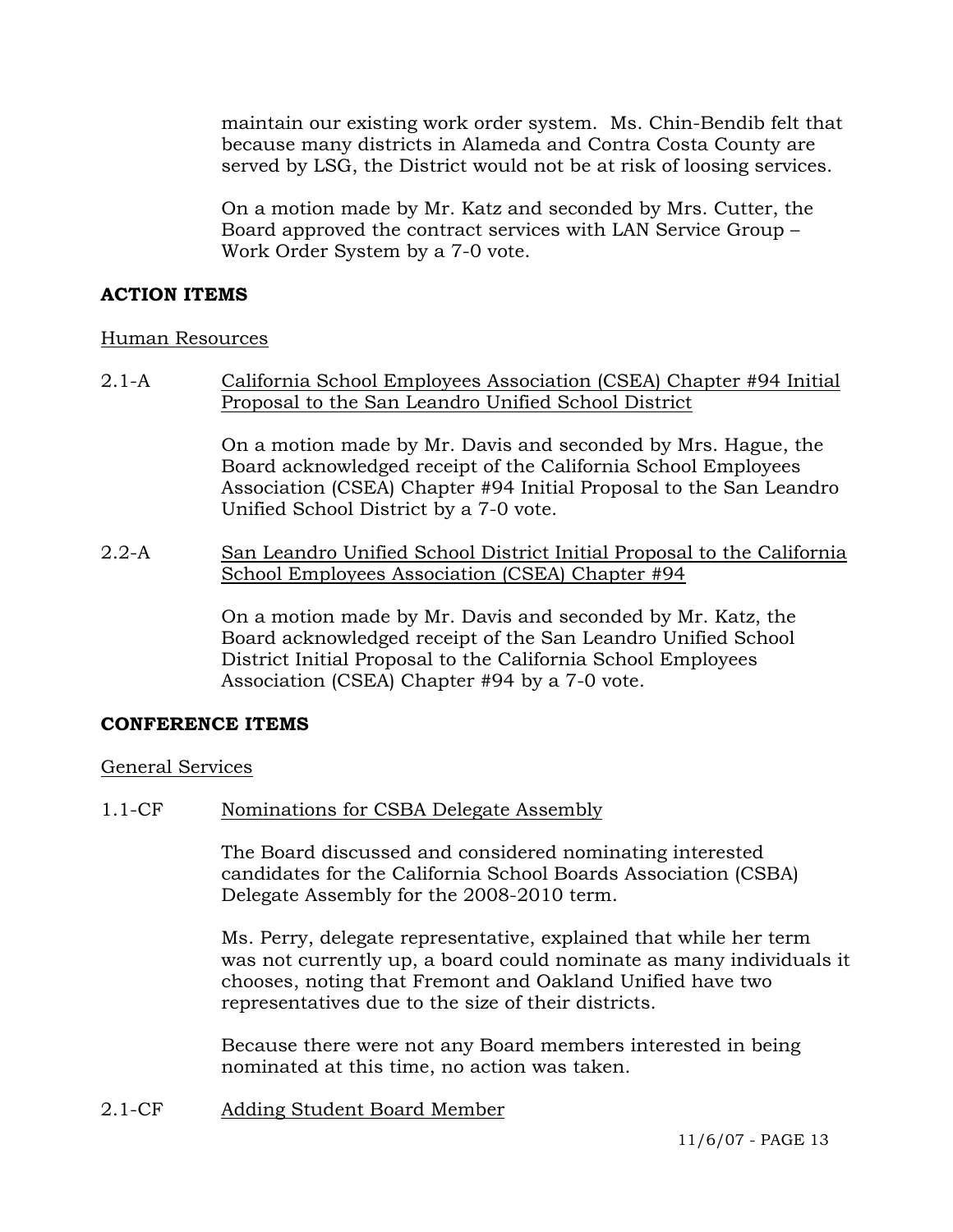The Board discussed and considered adding a student board member.

Ms. Perry reminded the Board that at the direction of the Board in June, the committee gathered further information and worked with the Director of Student Activities Nancy Boissevain and Rachel Whyte, Student Representative to the Board, to assess student interest and interview potential student candidates; however, at that time, Ms. Boissevain did not find a suitable candidate. This fall Ms. Boissevain has identified a student she feels qualifies to serve as a Student Board Member and the committee is returning with a recommendation that the Board discuss and possibly approve a Student Board Member pilot program from January 1-June 30, 2008.

Mrs. Cutter felt ambivalent. While she liked the idea of student participation, she was concerned about the length of the Board meetings, orientation, and the seating logistics, with Mr. Davis adding that he was concerned about consistently finding qualified students each year, and asked if the committee had spoken with other districts with student representatives.

Ms. Perry said that all but San Leandro, Pleasanton, and San Lorenzo have student representatives. She explained that while each district has various configurations depending on how they are structured, students are typically either elected by the Associated Student Body (ASB) in the spring with other ASB officers and/or recommended by the Student Activities Director, adding that votes are advisory, the student shares his/her opinions on an issue, then the Board takes action. She also noted that members of the Board are very cognizant of the students' time and school commitments such as homework and finals, for example.

Mr. Richards shared that at one point San Lorenzo Unified had a student board representative, but because of the fluctuation of successes year to year, they no longer have one, adding that we need to consider the additional logistics placed on staff with the addition of a student member.

Mr. Katz had great confidence in the ability of the student to handle these meetings and felt the student voice would be a valuable contribution, with Mr. Cassidy stating that it was time to move forward with this innovative proposal.

Following the discussion, Superintendent Lim suggested that because District staff is off duty most of December and we are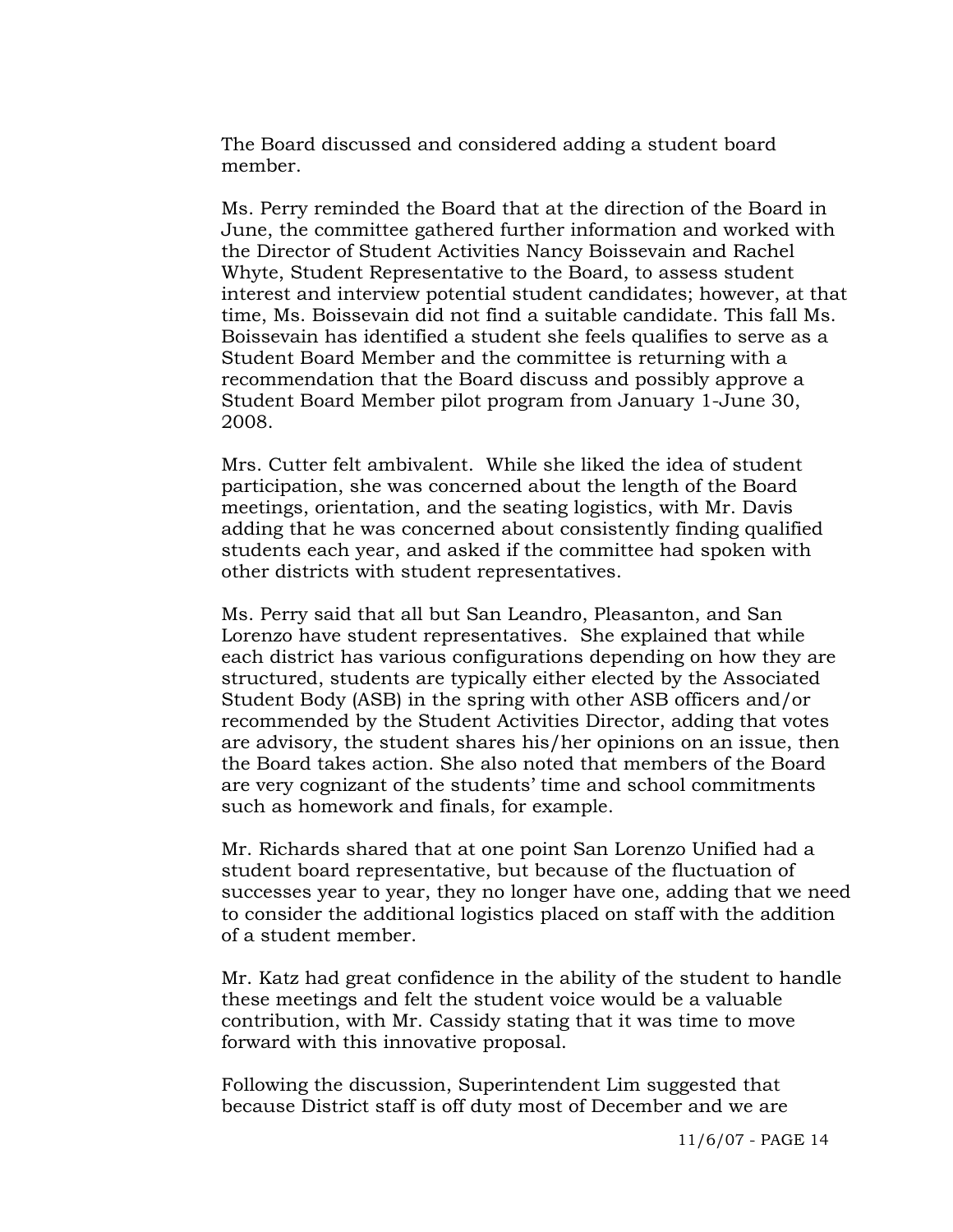already halfway into November, that Board consider amending the commencement of this pilot program to the second semester, February 1, with their first meeting being February 5 which would give staff ample time to schedule orientation and training for the representative.

On a motion made by Mr. Cassidy and seconded by Mr. Katz, the Board approved the Student Board Member pilot program, amending the proposed commencement day to the second semester, February 1-June 30, 2007, by a 7-0 vote.

#### Facilities and Construction

5.1-CF Additional Services Authorization with WLC Architects for Investigation of Solar Photovoitaic Systems at the Ninth Grade Campus

> The Board discussed and considered approving additional Services Authorization with WLC Architects for Investigation of Solar Photovoitaic Systems at the Ninth Grade Campus.

Superintendent Lim prefaced the discussion by reiterating that the Facilities/Technology Committee had heard a presentation from WLC regarding the use of solar power and at the September 18, 2007, Board meeting staff was instructed to request a proposal from WLC for additional services to investigate the use of solar photovoitaic systems for the 9th Grade Campus to make a determination of the long term cost effectiveness of installing solar as a source of energy for the Ninth Grade Campus. The proposal which includes comparisons between owner purchased and third party purchased equipment including the effects of the incentives, which vary depending on the option selected and the availability of incentive funds was discussed at the November 1, 2007, Facilities and Technology Committee meeting. In addition staff estimates that an additional 104 hours will be needed from six staff members and two Harris and Associates employees to embark on this task.

A motion was made by Mr. Davis and seconded by Mr. Cassidy to approve the proposal; however, while the Board was excited about the possibility of a solar powered Ninth Grade Campus, noting that through a unique partnership with Chevron Energy Solutions and Bank of America to establish the largest solar power and energyefficient facilities program in K-12 education in the United States, San Jose Unified could expect a twenty-five percent reduction in their utility power, they remained very cautious about spending money that was not readily available, and entering into a contract for something that might not be viable or become a reality for the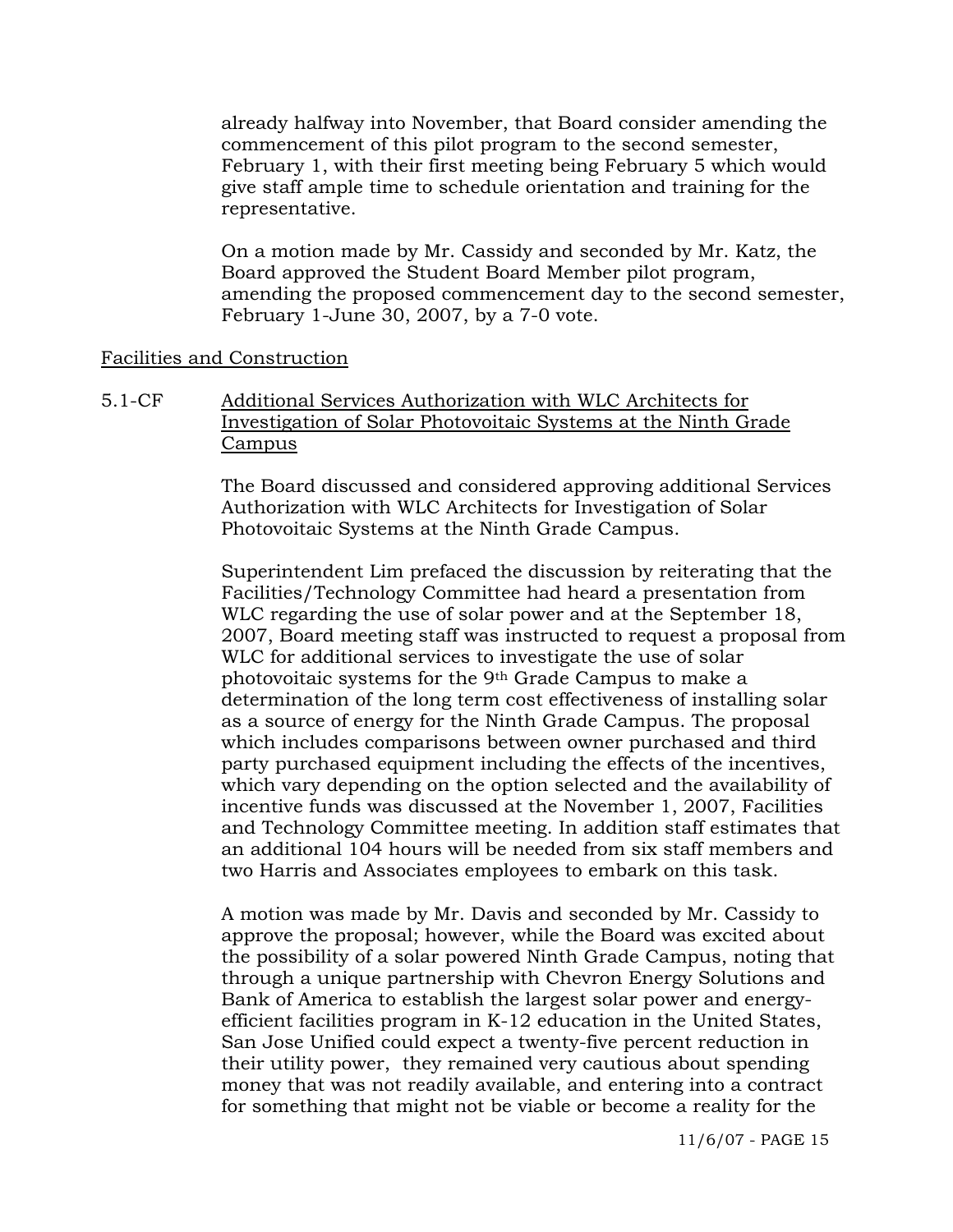District. A few members expressed their concerns and ask staff for their opinion.

Assistant Superintendent Song Chin-Bendib admitted that at this time there wasn't any money in Measure B for solar systems and because of negotiations, 1st Interim, and audit reports, and the short timeline to complete this proposal, any additional commitments at this time would impact staffs' time tremendously. In addition, Director of Bond and Measure B Projects Mike Murphy indicated that it would take up to three weeks to receive the analysis and despite obtaining possible incentives, the cost to install such a system would be close to \$1 million.

Following the discussion, Trustee Davis withdrew his motion and asked and received consensus that this be referred back to the Facilities/Technology committee to discuss and further define the scope of services.

# **ADDITIONAL SUGGESTIONS AND COMMENTS FROM BOARD MEMBERS**

- Mrs. Hague reported attending the Homecoming football game, along with four other Board members, adding that it would be wonderful if more could attend next year to show their support.
- Mr. Cassidy requested that there be a presentation or discussion around the placement of the Arts Education Center, giving the Board an opportunity to comment and have their comments considered prior to the time the Board is asked to approve the Design Development phase. He asked and received consensus from the Board.

 He received an email from Tom Silva who was part of the City of San Leandro delegation that traveled to Yangchun in the Guangdong Province of China, as part of the City's Friendship City affiliation with the city officials in Yangchun. Mr. Silva mentioned that an interpreter/teacher in Yangchun was interested in developing a student "pen-pal" exchange through emails. Mr. Cassidy said that he had passed the email onto the Superintendent and if the District was interested to let Mr. Silva know by Friday afternoon. It was the consensus of the Board to have the Superintendent inquire with principals to see if there is student interest.

 He received an email from a realtor, Terry Martinez, on behalf of her real estate company, offering to renovate the snack bar at Burrell Field. He asked and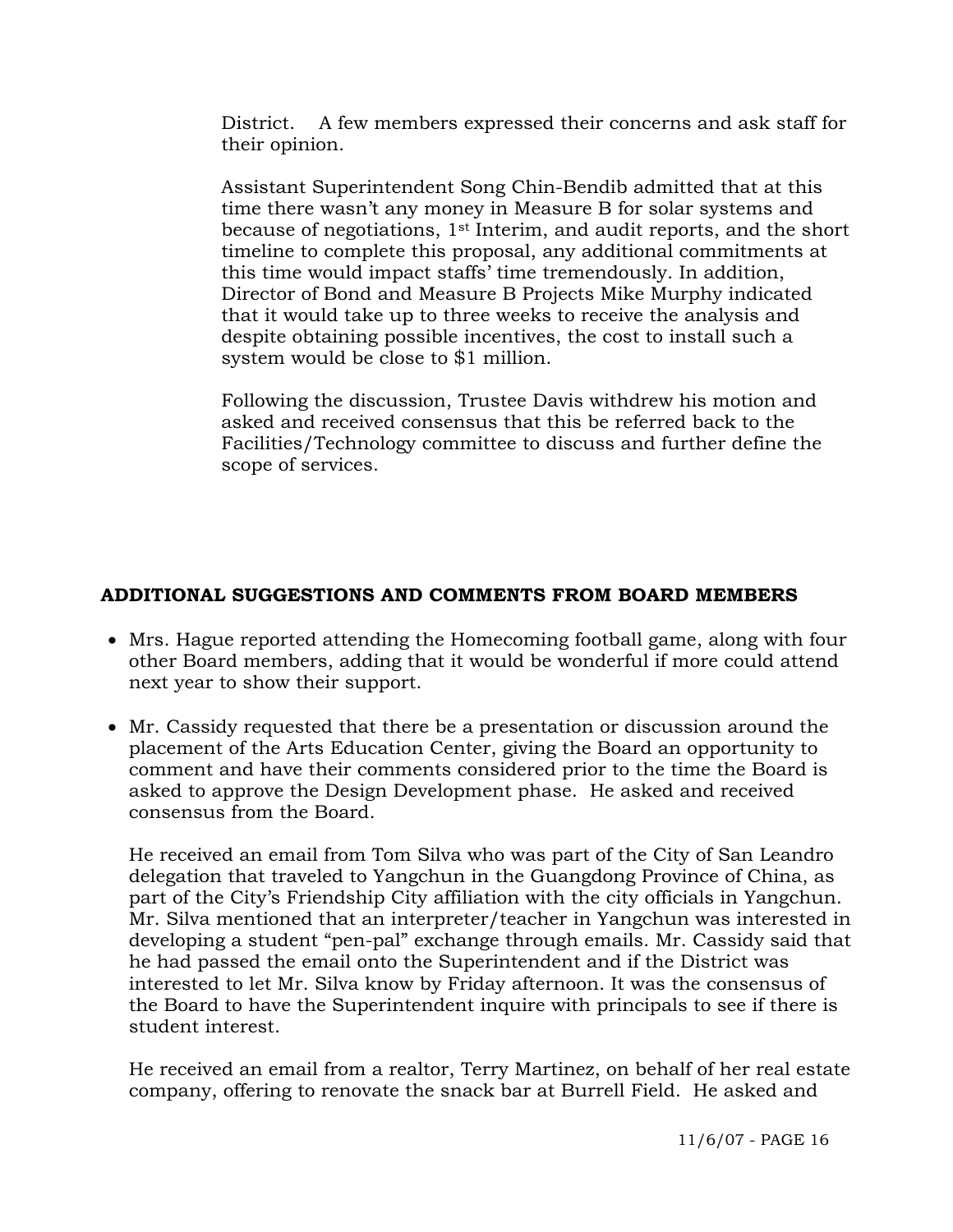received consensus from the Board to have the Superintendent discuss the proposal with Ms. Martinez.

 Mr. Cassidy recently read an article regarding NCLB, stating that the reauthorization effort for this calendar year appears to be dead in Congress and will most likely not be taken up until next year.

 He would like to see the Policy Committee or Board discuss the concept of electronic agenda packets. President Richards noted that the Superintendent had indicated that this would be discussed at the special Board meeting on November 19, 5:30 p.m., as part of her goals.

 With the upcoming election of Board officers, Mr. Cassidy felt that anyone who will be potentially running for an election and involved in an election campaign next year should consider not serving as Board president due to the demands placed on a candidate. He shared that he would not be seeking the position of Board President for next year, and indicated he had not decided whether or not he would be running for office.

• Ms. Perry thanked staff for pulling the medical billing for Special Education and appreciated Katherine Piccus, Director of Special Services, and staff for pursuing other options that will benefit our District and were approved tonight. She announced that the Policy Committee would be meeting on November 26 at 6 p.m.

 She noted that the CSBA Annual Education Conference will be in San Diego from November 29 through December 1, adding that due to the constraints on the travel and conference budget, she would rely on the consensus of the Board whether or not to attend. It was the consensus of the Board to send Trustee Perry, Alameda County Delegate to CSBA, to the Delegate assembly.

 She attended and was trained on the *Learn More California* campaign and has forwarded the information which included various materials around school finance, to the Superintendent. She congratulated Trustee Katz and his team for placing 3rd in the Trivia Bee which supports literacy.

 She attended the Roosevelt Fall Festival and their Hornet's Hustle on Halloween Day where students participated in singing, American Sign Language, and dancing to various songs, adding that she would like to see this marvelous program expanded to other schools.

 Ms. Perry also attended Garfield's Halloween carnival and Wilson and Jefferson's parade. She commended all the principals for keeping the students safe at all of the school festivities. She was also present for the San Leandro High School's football teams', 15-14, win over Mount Eden with Mr. Davis interjecting that San Leandro High was rated twenty-five in the Bay Area for football.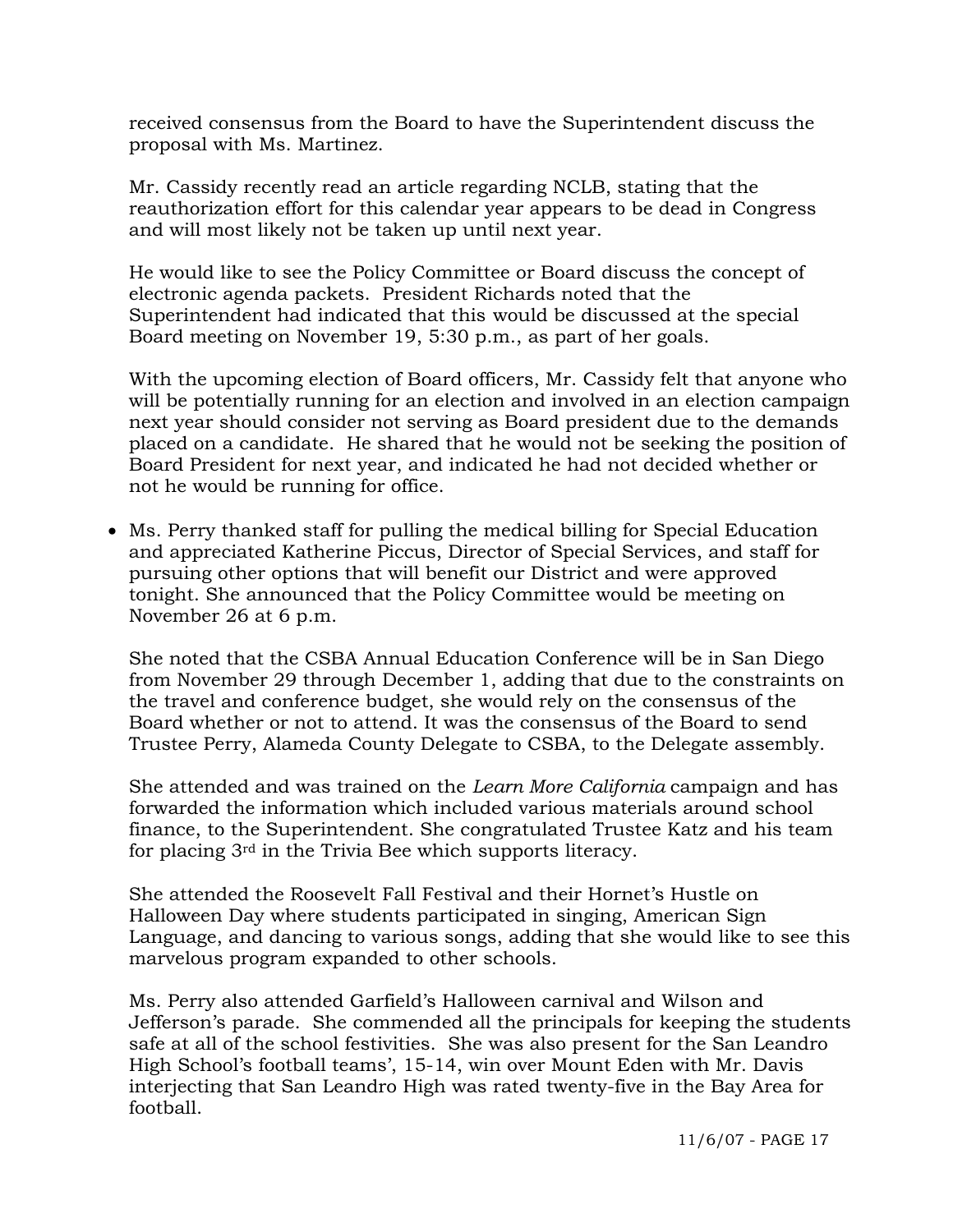- Mrs. Cutter asked that the meeting be adjourned in memory of 2003 San Leandro High School graduate Kim Hoang, who was killed in a drunk-driving accident.
- Mr. Katz reported that with regards to electronic board packets, he had taken the initiated to scan the last Board packet, and would be willing to continue in this effort to make the same information available to the public that the Board receives, making the District more transparent to the community. For that reason, he supported the Student Board Member and SLTA presentations at Board meetings as a way of increasing the communication between those that we interact with to set policy and direction.

 Mr. Richards reiterated that the Board would be completing the Superintendent's goals at the special Board meeting on November 19. He also reported that he had the privilege of emceeing the Washington Elementary School Halloween parade and had a wonderful time.